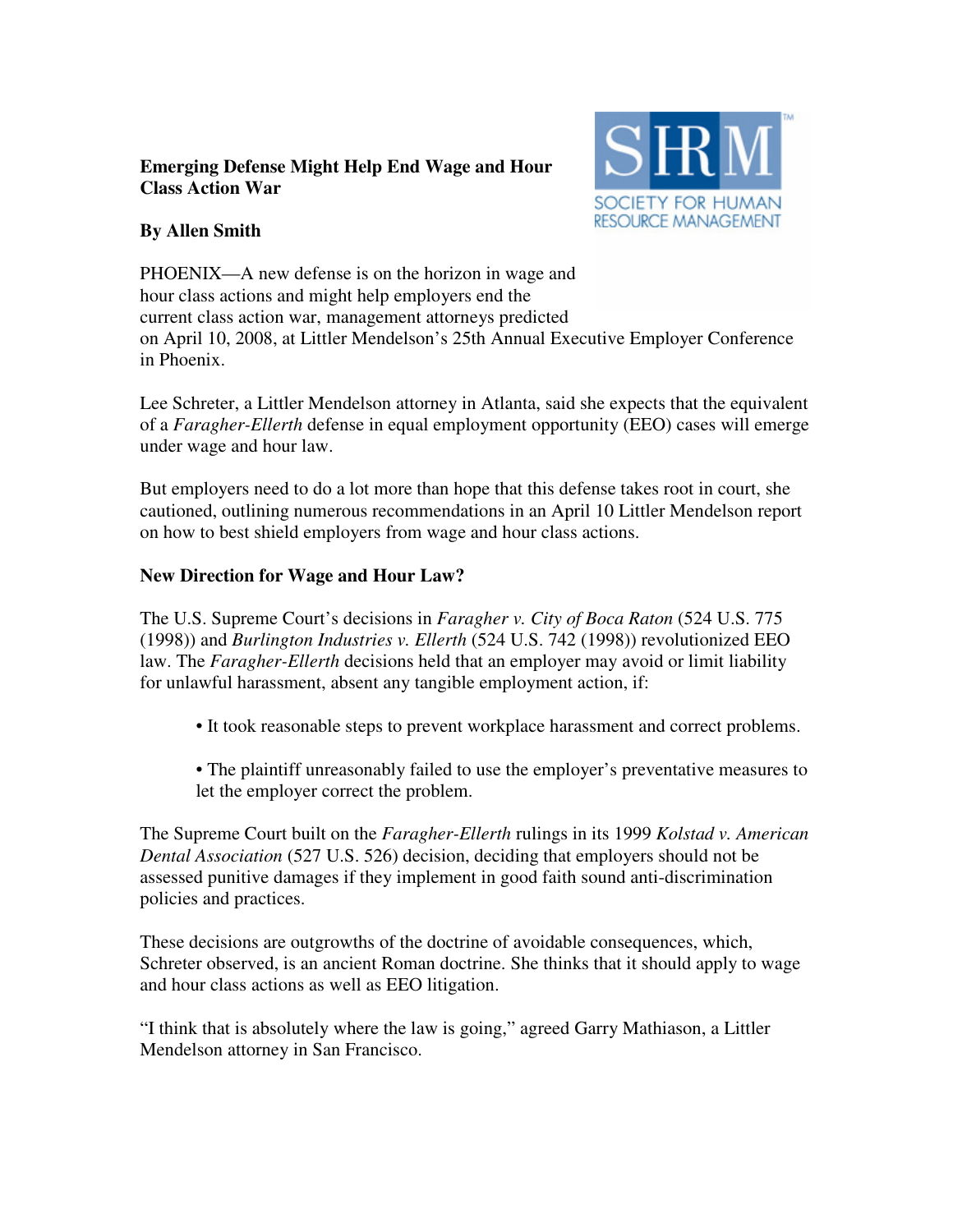Even if courts agree, this defense alone will not be enough to protect employers from the onslaught of wage and hour class actions. "It is a sad but true comment that many employers do not focus the same resources on wage and hour issues as they do EEO," Schreter remarked. She said that wage and hour compliance often is neglected even though liability under wage and hour laws can be "100 times" liability under EEO laws.

#### **'Awaken to This Crisis'**

Schreter and Mathiason collaborated with eight other Littler Mendelson attorneys, including the U.S. Department of Labor's Former Wage and Hour Administrator Tammy McCutchen, to write a report, *Total Wage and Hour Compliance: An Initiative To End the Wage and Hour Class Action*, released on the first day of the conference.

The report notes that the number of wage and hour class actions filed in federal courts more than doubled from 2001 to 2006, and it says that the pace is not slowing. From Oct. 1, 2007, to March 28, 2008, Littler found 1,477 federal and 508 state wage and hour class actions, including 544 in California (137 in federal court and 407 in state court). More than 75 percent of class actions nationwide were related to wage and hour. While California leads the nation in employment class actions since Oct. 1, 2007, Florida—with a population approximately half of California's—had the highest number of wage and hour class actions per capita (533 were filed in Florida during the same span).

The settlements can run into the millions of dollars, the report noted with the following industries among those hit the hardest in 2007:

- Package delivery industry—\$87 million in wage and hour class action settlements.
- Computer industry—\$65 million.
- Supermarket industry—\$53.3 million.
- Office supply industry—\$38 million.
- Financial services industry—\$14 million.
- Beverage bottling and distribution industry—\$14 million.
- Telecommunications industry—\$12.6 million.

These settlements are damaging shareholder value, Mathiason pointed out.

"Employers need to awaken to this crisis and attack it from every direction," the report stated. "Legislative reform, revised regulations, new case law and advanced litigation and settlement strategies are all a part of finding a solution. However, at the center of this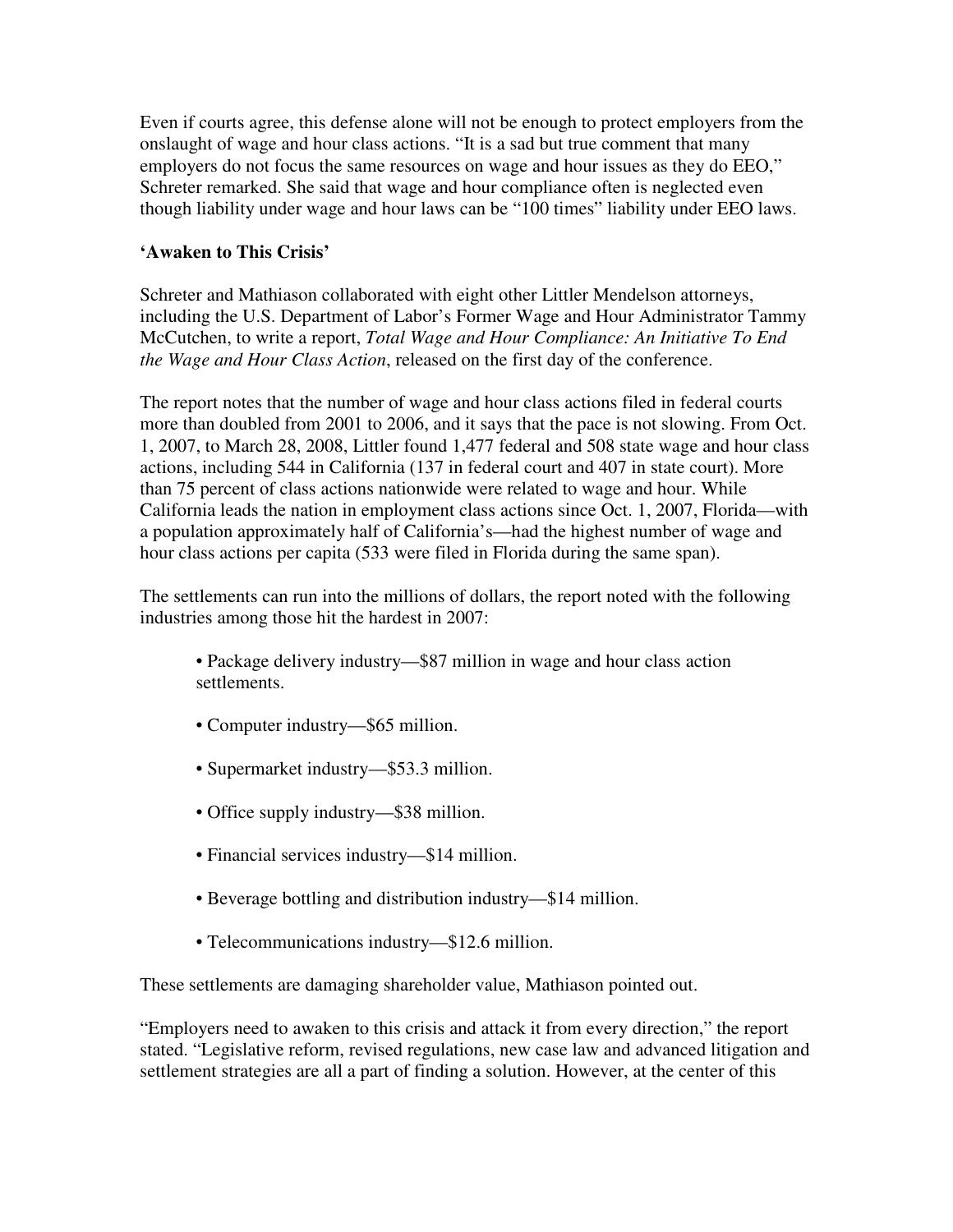'war' comes an ear-shattering call for common sense and a recognition that the best immediate solution is within the employer's control."

## **Total Wage and Hour Compliance Initiative**

The report outlined Littler's Total Wage and Hour Compliance Initiative, which features seven overarching components of best practices in wage and hour compliance:

- Conduct a wage and hour assessment of existing policies, procedures and practices.
- Protect the company through the establishment of revised 'state of the art' wage and hour policies and procedures.
- Protect the company through an individualized plan for implementing organizational changes.
- Implement an effective wage and hour complaint and reporting system.
- Create a cutting-edge wage and hour training program for managers and employees.
- Minimize future wage and hour exposure through technological innovation.
- Conduct periodic reviews and/or audits for the company's wage and hour compliance status.

Be careful though, Schreter cautioned conference attendees. The employer's compliance program should be designed to protect employer's attorney-client privilege, she noted.

Managerial training is particularly important, as missteps by first-level managers often lead to FLSA problems, Schreter said. Training not only can prevent claims but also can limit liability.

## **Brighter Day Ahead?**

Mathiason ended the conference's opening session with the following predictions:

• Wage and hour class actions will result in a change in employers' priorities.

• In two to four years, half of the wage and hour issues will have nothing to do with wage and hour procedures but will revolve around the discovery of electronic files.

• By 2012, there will be a dramatic decline in wage and hour cases.